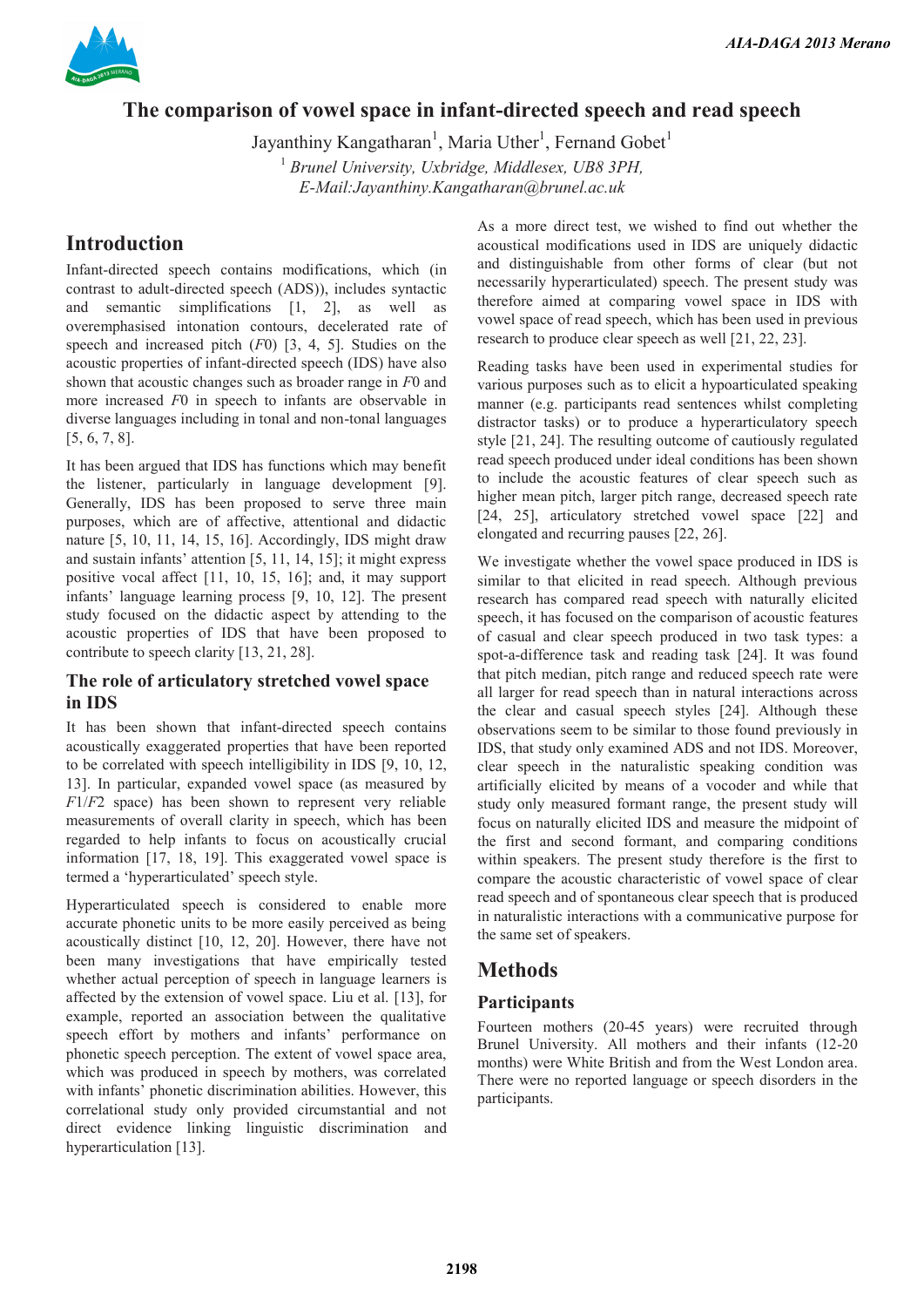#### **Design**

This study used a within-subjects design in which the target vowels /a:/, /i:/ and /e/ were produced in both the motherinfant interaction condition and the reading condition. The dependent variable was the acoustic measure of vowel space (indexed by mean vowel space plotted using *F*1 and *F*2 values of each of the three corner vowels,  $\langle a: \rangle$ ,  $\langle i: \rangle$ ,  $\langle e \rangle$ , in the target words in which one of the three target vowels was present.

### **Materials**

For the purpose of eliciting the target vowels /a:/, /i:/ and /e/, the words 'car', 'green' and 'red' were chosen as specific target words, which contain each of the target vowels respectively. The elicitation of these target vowels from the mothers in the interaction condition was facilitated by using 19 picture cards that depicted pictures of everyday objects with their names on them (e.g. cat, shoes, door).

A collection of 27 sentences with a syntactically simple organization was designed and included the aforementioned target words for the reading condition. The sentences carried meaningful weight, e.g. 'green tea can improve your health/ stop signs are *red*\*. A digital voice recorder Edirol R-09HR by Roland (sampling rate: 44,100 Hz) was used to record speech production in both conditions. Each interaction was recorded as a mono 16-bit wavfile.

#### **Procedure**

In each half an hour audio-recorded interaction, mothers were instructed to show their infants the 19 picture cards with everyday objects on them and to try to engage their infants in a dialogue. After this part, mothers were asked to read out aloud in a clear voice the short list of sentences and then finally to complete a short online questionnaire on their demographic and linguistic backgrounds. All interactions were recorded in a quiet room in participants' homes to ensure a naturalistic communication between mothers and infants.

### **Results**

A repeated-measures ANOVA was executed to analyse the acoustic measures of vowel triangle area. Data from three participants were not included in the data analysis due to the absence of sufficient instances for one of the corner vowels.

As the Mauchly's test statistic was not significant  $(p>0.05)$ , the univariate tests were used. For mean *F*1 values, the interaction condition and reading condition differed significantly from each other  $(F(1, 10) = 85.62 \text{ } p<0.05,$ partial eta squared = .895). Similarly for mean *F*2 values, the two conditions were significantly different  $(F (1, 10))$  = 13.86, *p*<0.05, partial eta squared = .581). The means for both formants were larger in the mother-infant interaction condition than in the reading condition. It can therefore be said that mothers' vowel articulation differed significantly in speech to their infants as compared to the reading task.



Figure 1: Exaggeration of the three target vowels in the infant-directed speech condition and its absence in the reading condition as indicated by differences in *F*1 and *F*2.

A comparison of vowel space between the interaction condition and reading condition was conducted with a paired sampled *t* test that revealed a significantly larger vowel space for the interaction condition than the reading condition  $(t= 1.92, df=10; p<0.05)$  (Figure 1). Thus, this result shows that mothers' articulatory vowel space in speech to infants is significantly more expanded than their vowel space expressed when reading sentences.

# **Discussion**

In summary, results indicate that vowel space in speech to infants is significantly more expanded than vowel space in read speech. Although this study focused on the elicitation of clear speech only, this result is to some degree similar to a previous study in which women were observed to show the inclination to produce more extended vowel range in casual speech than men [24].

The present result confirms the previous research suggesting that the acoustic modifications in IDS are uniquely didactic [9,10]. The fact that vowel space was reduced in the reading condition compared to IDS suggests that the hyperarticulation found in IDS may be uniquely didactic. As such, it could be suggested that IDS requires more acoustic exaggeration than in read speech due to the natural linguistic needs of the listener as a language learner that is the infant [10]. Measures of pitch, intensity, pitch and intensity range, and speech rate will be further analysed to determine whether vowel space expansion as compared to other acoustic changes (e.g. pitch) is more uniquely didactic oriented.

The current study has confirmed the views of other researchers suggesting that IDS is a uniquely didacticallyoriented speech style. This result is in line with Kuhl\*s Native Language Magnet Theory (enhanced), which suggests that extended vowel space in IDS serves to overemphasise crucial phonetic contrasts through which infants' speech perception skills might be assisted  $[13, 27,$ 28].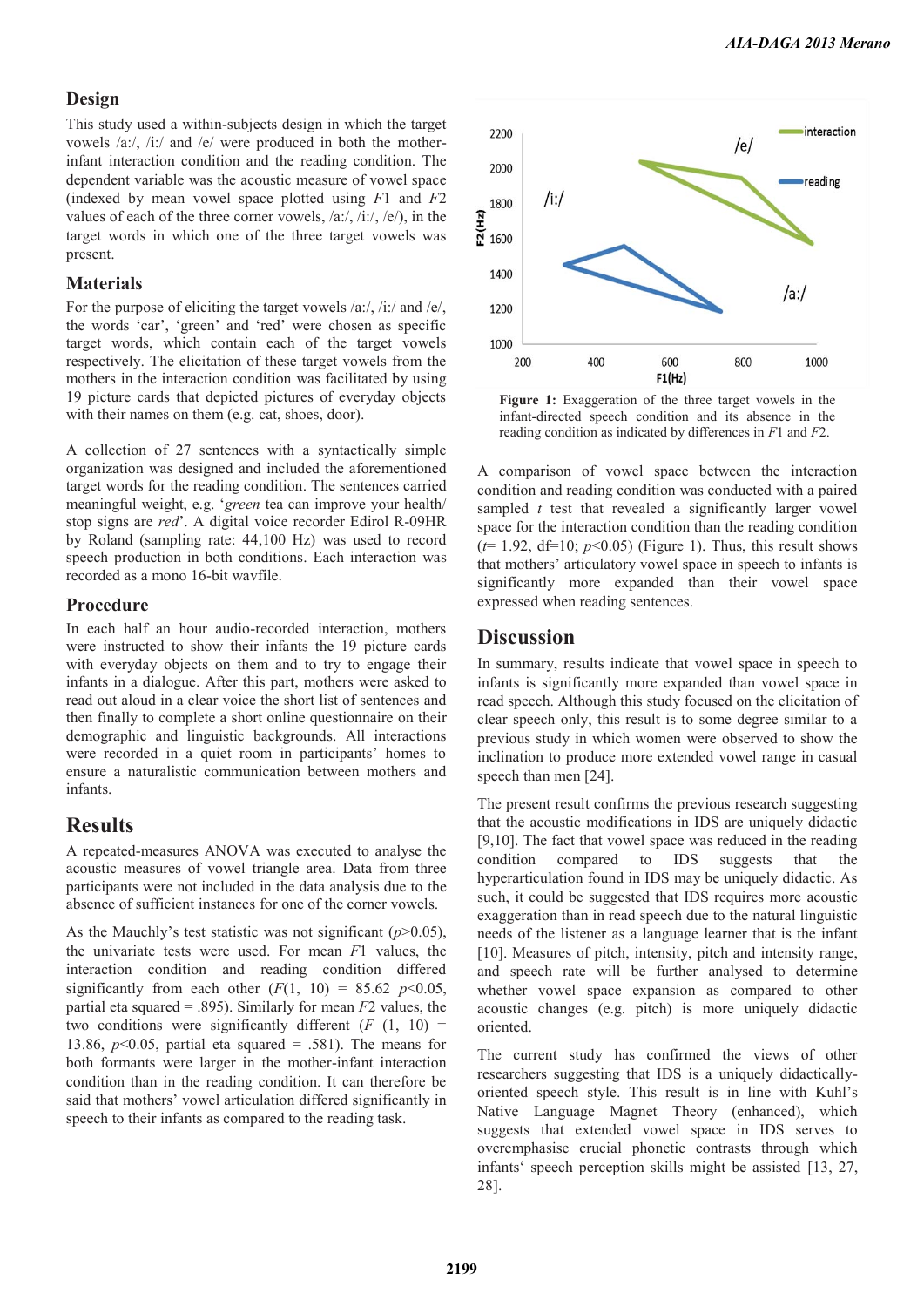Of course, the linguistic benefit of IDS can only be presumed at this moment and additional research is required to test more directly, for example, whether the linguistic benefit perceived by infants in IDS is similar to that perceived by foreigners in speech to foreign-sounding foreigners [10, 29]. Presently, speech samples that were collected in this study for read speech and spontaneous speech are being used in speech perception tasks to establish whether IDS actually helps infants to learn words.

## **References**

- [1] Ferguson, C.A.: Baby talk in six languages. American Anthropologist **66** (1964), 103-114
- [2] Snow, C.E.: Beginning from baby talk: twenty years of research on input in interaction. Cambridge University Press, New York, 1994
- [3] Stern, D.N., Spieker, S., Barnett, R.K., & Mackain, K.: The prosody of maternal speech: infant age and context related changes. Journal of Child Language **10** (1983), 1-15
- [4] Fernald, A., & Simon, T.: Expanded intonation contours in mothers' speech to newborns. Developmental Psychology **20** (1984), 104-113
- [5] Grieser, D.L., & Kuhl, P.K.: Maternal speech to infants in a tonal language: support for universal prosodic features in motherese. Developmental Psychology **24** (1988), 14-20
- [6] Fernald, A., Taeschner, T., Hirsh-Pasek, K. & Jusczyk, P.W.: A cross language study of prosodic modifications in mothers' and fathers' speech to preverbal infants. Journal of Child Language **16** (1989), 477-501
- [7] Kitamura C., Thanavishuth C., Burnham D. & Luksaneeyanawin S.: Universality and specificity in infant-directed speech: Pitch modifications as a function of infant age and sex in a tonal and non-tonal language. Infant Behaviour **24** (2001), 372-392
- [8] Xu, N. & Burnham, D.: Tone Hyperarticulation and Intonation in Cantonese Infant Directed Speech. In: Proceedings of Speech Prosody, Chicago, May 10-14 (2010), 1-4
- [9] Kuhl, P.K., Andruski, J.E., Chistovich, I.A., Chistovich, L.A., Kozhevnikova, E.V., Ryskina, V.L., Stolyarova, E.I., Sundberg, U. & Lacerda, F.: Cross-language analysis of phonetic units in language addressed to infants. Science **277** (1997), 684-686
- [10] Uther, M., Knoll, M.A. & Burnham, D.: Do you speak E-NG-L-I-SH? A comparison of foreigner-and infant-directed speech. Speech Communication **49** (2007), 2-7
- [11] Werker J. F. & McLeod P.: Infant preference for both male and female infant directed talk: A developmental study of attentional and affective responsiveness. Canadian Journal of Experimental Psychology **43** (1989), 230-246
- [12] Burnham, D., Kitamura, C. & Vollmer-Conna, U.: What's new, Pussycat? On talking to babies and animals. Science **296** (2003), 1435
- [13] Liu, H.M., Kuhl, P.K. & Tsao, F.M.: An association between mothers' speech clarity and infants' speech discrimination skills. Developmental Science **6** (2003), F1-F10
- [14] Cooper R. P., & Aslin R. N.: Developmental differences in infant attention to the spectral properties of infant-directed speech. Child Development **65** (1994), 1663-1677
- [15] Cooper R. P., Abraham J., Berman S. & Staska M.: Baby talk in six languages. Infant Behaviour Development **20** (1997), 477-488
- [16] Fernald A., & Kuhl P. K.: Acoustic determinants of infant preference for motherese speech. Infant Behaviour Development **10** (1987), 279-293
- [17] Bradlow, A.R., Torretta, G.M. & Pisoni, D.B.: Intelligibility of normal speech I: Global and fine grained acoustic-phonetic talker characteristics. Speech Communication **20** (1996), 255-272
- [18] Turner, G.S., Tjaden, K. & Weismer, G.: The influence of speaking rate on vowel space and speech intelligibilityfor individuals with Amyotrophic Lateral Sclerosis. Journal of Speech and Hearing Research **38** (1995), 1001-1013
- [19] Weismer, G., Jeng, J.-Y., Laures, J.S., Kent, R.D. & Kent, J.F.: Acoustic and intelligibility characteristics of sentence production in neurogenic speech disorders. Folia Phonetica et Logopaedic **35** (2001), 1-18
- [20] Lindblom, B.: Explaining phonetic variation: a sketch of H & H theory. Kluwer Academic Publishers, Dordrecht, Netherlands, 1990
- [21] Kain, A., Amano-Kusumoto, A. & Hosom, J.P.: Hybridizing conversational and clear speech to determine the degree of contribution of acoustic features to intelligibility. Journal of the Acoustical Society of America **124** (2008), 2308-2319
- [22] Picheny, M.A., Durlach, N. I. & Braida, L.D.: Speaking clearly for the hard of hearing I: Intelligibility differences between clear and conversational speech. Journal of Speech and Hearing Research **28** (1985), 96- 103
- [23] Harnsberger, J.D., Wright, R. & Pisoni, D.B.: A new method for eliciting three speaking styles in the